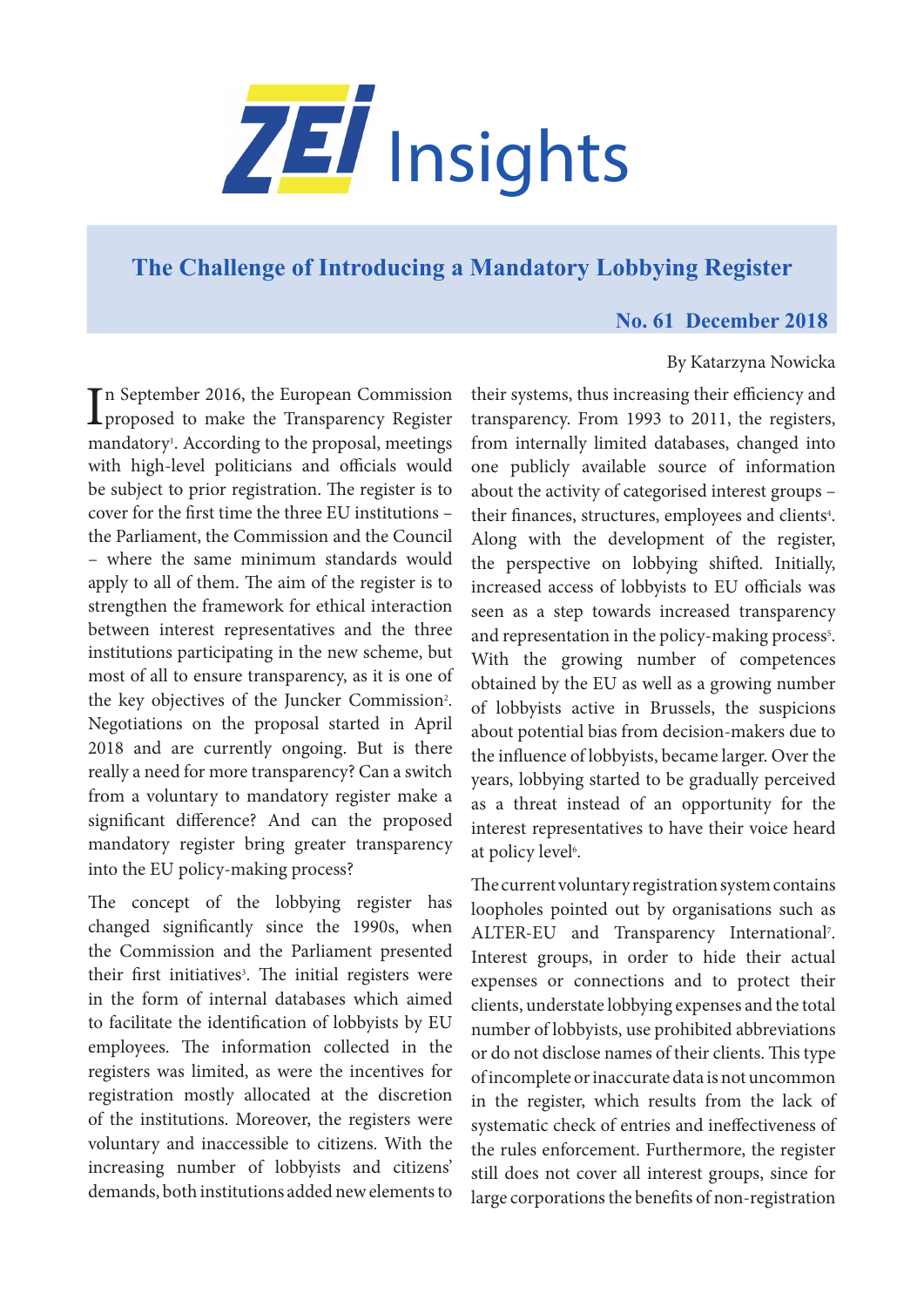outweigh the benefits of registration.

The partial solution to these problems could be the introduction of a mandatory, legally binding registration system. The more entries there are in the register, the clearer it is which interests are represented in Brussels. The legally binding register would force interest groups to enter credible information under threat of fines or other legal sanctions. However, solely introducing a mandatory register would not establish full transparency. The internal and external scope of the register is equally important. At present, the register covers only the Commission and the Parliament, leaving out institutions such as the European Council and the Council of the European Union as well as committees and agencies beyond its reach. Furthermore, only the broadest possible definition of lobbying allow for the coverage of all groups engaged in advocacy directed at policy-makers. Although the current definition is broad, the framework includes exemptions and special provisions for some interest groups that are not expected to register.

The Proposal for an Interinstitutional Agreement on a mandatory Transparency Register is not as revolutionary in content as in the title. Its only de facto mandatory character lies in the conditions that interest groups must meet in order to obtain privileged access to EU officials. Yet, the proposal does not introduce a legally binding registration system. Calling the proposed register mandatory is, therefore, misleading, but there is a reason behind it. The introduction of an obligatory registration is a response to the demands of the civil society. By adopting a mandatory register, the Commission would take a major step towards rebuilding citizens' trust, which has been the main reason for the revision in the first place<sup>s</sup>.

Can the mandatory register proposed by the Commission ensure greater transparency of the EU policy-making process? The proposal indeed has such potential. Although it is not legally binding in relation to interest groups, it legally binds the signatory institutions. Moreover, it aims to cover for the first time the Council. The new incentive included in the proposal, which is making the meetings with high-level officials dependent on registration (principle of conditionality), may significantly increase the number of entries in the register. Furthermore, the proposal provides for greater supervision and quality control of entries. On the other hand, it also introduces a narrow definition of lobbying, excludes indirect lobbying and includes new exemptions, which in turn reduce the scope of the register.

In their negotiating mandates, the Parliament and the Council responded to the Commission proposal and suggested their own amendments<sup>9</sup>. Even though both institutions are characterised by a significantly different degree of legitimacy and transparency<sup>10</sup>, their amendments partially overlap. The Parliament objects to the possibility of applying the principle of conditionality to MEPs whereas the Council opposes the application of this principle to the Ambassador of the Presidency and COREPER. Both institutions also argue that each of them should have greater freedom in choosing other conditionalities. Overall, although both the Parliament and the Council refuse to accept some changes proposed by the Commission, the Parliament amendments have the potential to increase the transparency of the register. First of all, in its mandate the Parliament insists on leaving a broad definition of lobbying. Secondly, it supports the Commission's request to include meetings with high-level officials from all three institutions within the scope of the agreement. Furthermore, it declares to continue insisting on a legally binding act.

ZEI Insights are part of the Research Project - Governance and Regulation in the EU: [The Future of Europe](https://www.zei.uni-bonn.de/research/governance-and-regulation?set_language=en)

ZEI Insights provide commentary and critical analysis on governance and regulation issues related to the future of the European Union. Authors are responsible for their own views.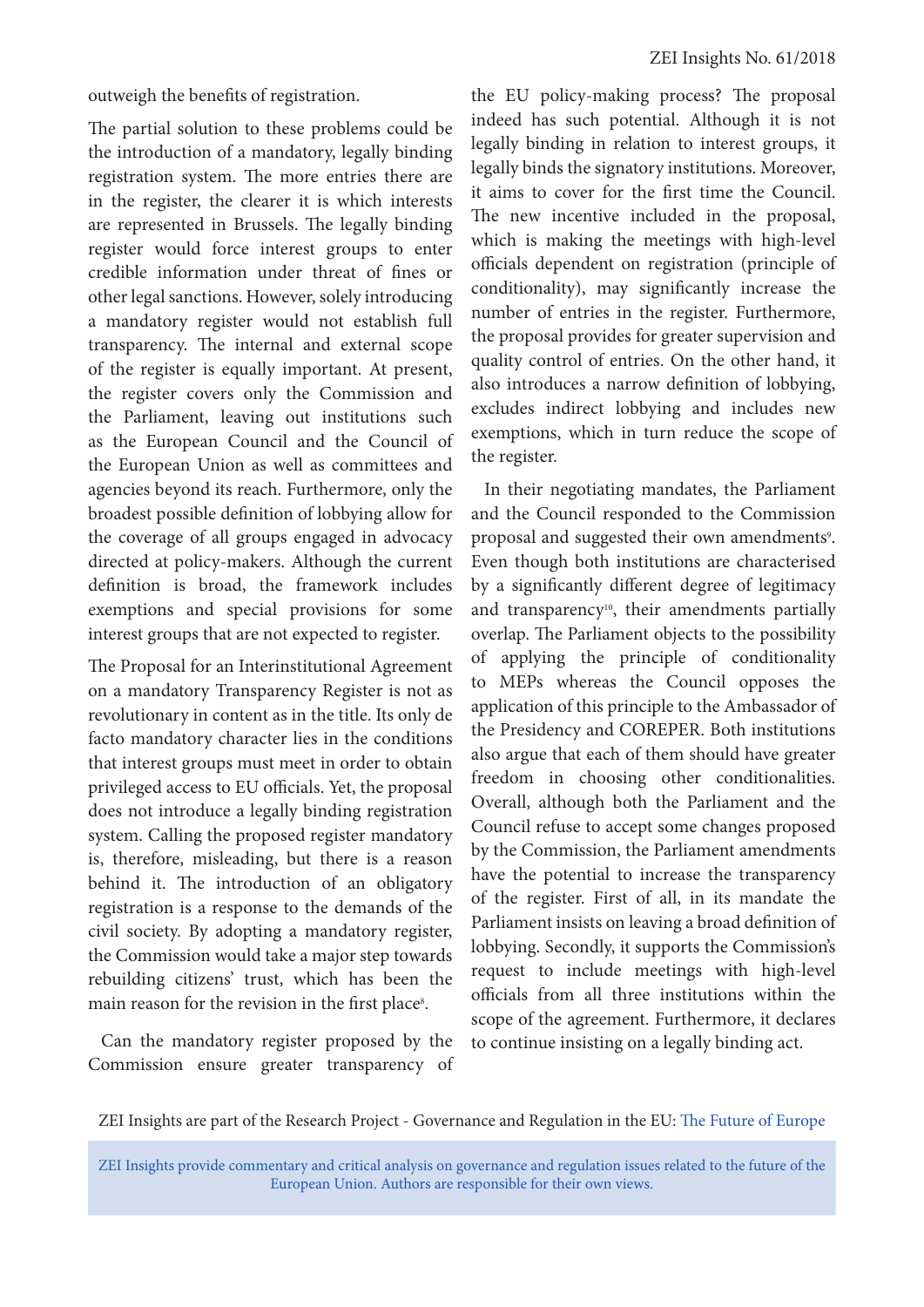All three participating institutions argue that it is not possible to accept certain changes and hide behind a possibility of legal conflict. However, detecting the conflict or its absence depends on the interpretation of the EU law and the wording of the legislative proposal. The three institutions, transparency organisations and scholars have been exchanging legitimate arguments about the basis for creating a mandatory register for a decade without finding a compromise<sup>11</sup>.

The results of the first negotiating meetings, although not completely transparent<sup>12</sup>, were moderately promising. At first, it seemed that the likely scenario is the adoption of the Commission proposal with the Council amendments. The efforts to include the Council in the scope of the register have been ongoing for years without success. Because of this, the Commission and the Parliament could give way and agree to limit the register in exchange of covering the Council by the agreement. Yet, there was no real chance to change the Commission proposal to a legally binding act or making meetings with MEPs conditional on registration. The Parliament, by adopting its package of measures, displayed the direction of negotiations on those matters<sup>13</sup>. Now, after two interinstitutional meetings, the College of Commissioners gave its chief negotiator First Vice-President Frans Timmermans the mandate to suspend negotiations and the pressure now falls back on the Parliament and the Council. As long as all institutions sign an agreement and at least meetings with some policy-makers will be conditioned by registration, transparency will increase compared to the current system. However, determining the extent to which these changes will lead towards transparency requires further research after the negotiations are finished.

**Katarzyna Nowicka,** *ZEI Master Alumna "Class of 2018", is currently a Blue Book Trainee with the European Commission in Brussels.*

### *Endnotes:*

*1. European Commission, Proposal for an Interinstitutional Agreement on a mandatory Transparency Register (COM/2016/0627 final) (Brussels: September 28, 2016).*

*2. Jean-Claude Juncker, A New Start for Europe: My Agenda for Jobs, Growth, Fairness and Democratic Change (Strasbourg: July 14, 2014).*

*3. European Commission, Increased transparency in the work of the Commission (OJ C 63) (March 5, 1993).; European Parliamentary Research Service, Briefing. EU Transparency Register (PE 581.950) (May 2016), http://www.europarl.europa. eu/RegData/etudes/BRIE/2016/581950/EPRS\_BRI(2016)581950\_ EN.pdf, (accessed November 26, 2018).*

*4. European Union, Agreement between the European Parliament and the European Commission on the establishment of a transparency register for organisations and selfemployed individuals engaged in EU policymaking and policy implementation (L 191/29) (July 22, 2011).; European Union, Agreement between the European Parliament and the European Commission on the transparency register for organisations and self-employed individuals engaged in EU policy-making and policy implementation (L 277/11) (September 19, 2014).*

*5. Stijn Smismans, "Regulating Interest Group Participation in the EU: Changing Paradigms between Transparency and Representation", European Law Review, no. 39 (2014): 470-492.*

*6. Ian Traynor, "30,000 lobbyists and counting: is Brussels under corporate sway?", The Guardian (May 8, 2014), https://www. theguardian.com/world/2014/may/08/lobbyists-europeanparliament-brussels-corporate (accessed November 26, 2018).*

*7. ALTER-EU, Commission data reveals lobby transparency loopholes and corporate bias (February 20, 2017), https://www. alter-eu.org/press-releases/2017/02/20/lobby-transparencyloopholes-and-corporate-bias (accessed November 26, 2018).; Transparency International, More than half the entries on the Brussels Lobby Register are inaccurate, incomplete or meaningless (September 7, 2015), https://transparency.eu/press-releasemore-than-half-the-entries-on-the-brussels-lobby-register-areinaccurate-incomplete-or-meaningless-2/ (accessed November 26, 2018).*

*8. European Parliament, Inter-Institutional Agreement on Transparency Register. Debate (Strasbourg: October 5, 2016), http://www.europarl.europa.eu/sides/getDoc.do?pubRef=-// EP//TEXT+CRE+20161005+ITEM-020+DOC+XML+V0// EN&language=EN (accessed November 26, 2018).*

*9. Council of the European Union, Proposal for an Inter-Institutional Agreement on a mandatory Transparency Register - Approval of a negotiating mandate (15173/17) (Brussels: December 1, 2017).; European Parliament, European Parliament negotiating mandate (PE 602.260/CPG/final) (June 15, 2017).*

ZEI Insights are part of the Research Project - Governance and Regulation in the EU: [The Future of Europe](https://www.zei.uni-bonn.de/research/governance-and-regulation?set_language=en)

ZEI Insights provide commentary and critical analysis on governance and regulation issues related to the future of the European Union. Authors are responsible for their own views.